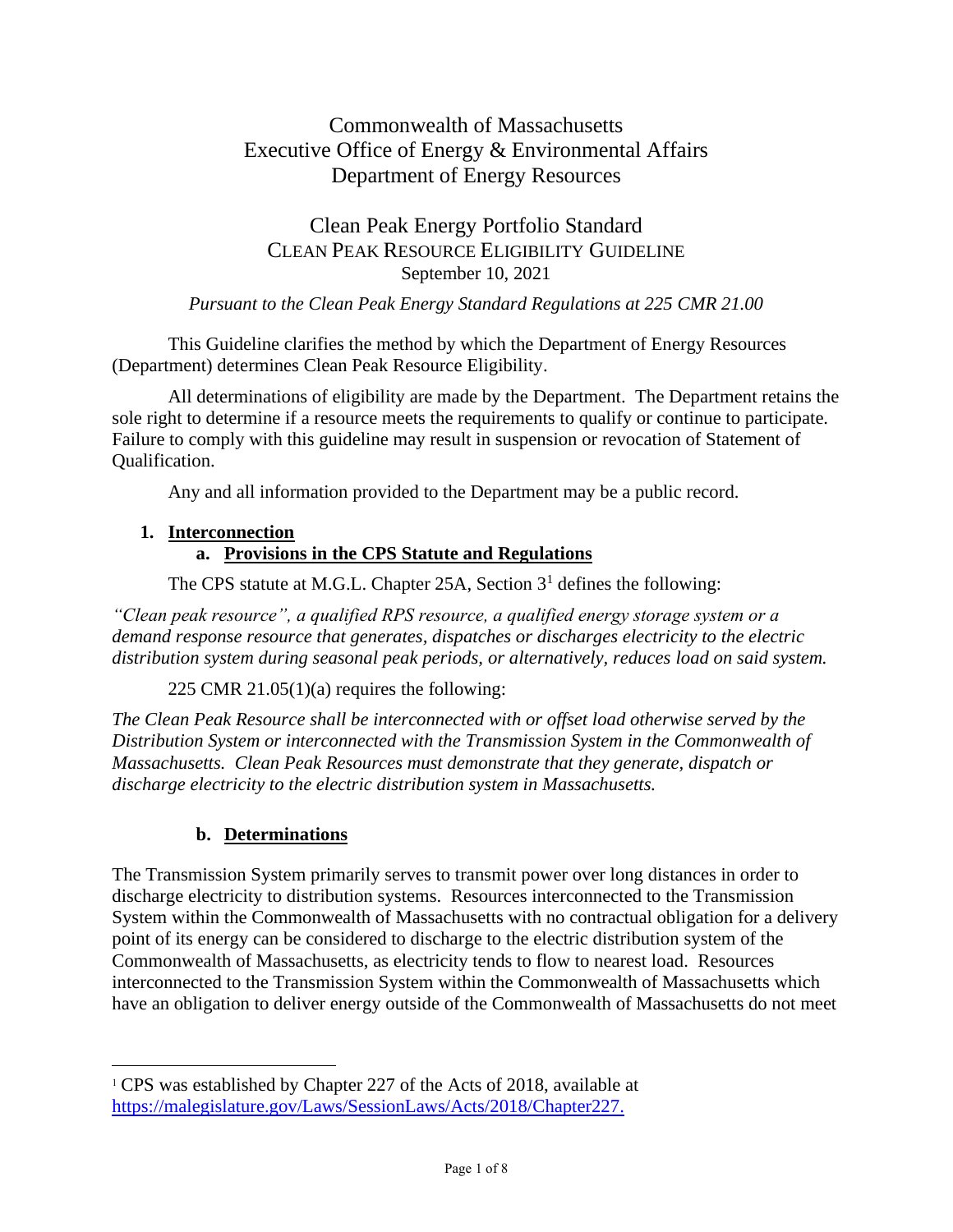the statutory definition, as their delivery requirement indicates they will not discharge to the electric distribution system of the Commonwealth of Massachusetts.

Per the definition of a Clean Peak Resource, a Demand Response Resource must reduce load on the electric distribution system, and as such, it must be served by the electric distribution system of the Commonwealth of Massachusetts.

#### **2. Qualified RPS Resources a. Provisions in the CPS Statute and Regulations**

The CPS statute at M.G.L. Chapter 25A, Section 10 defines the following:

*"Qualified RPS resource", a renewable energy generating source, as defined in subsection (c) or in subsection (d) of section 11F that has: (i) installed a qualified energy storage system at its facility; or (ii) commenced commercial operation on or after January 1, 2019.*

225 CMR  $21.05(1)(a)(1)$  requires the following:

### *Qualified RPS Resources:*

- *a. RPS Class I Renewable Generation Units with a Commercial Operation Date on or after January 1, 2019 that have received a Statement of Qualification and meet all other applicable requirements will be eligible to generate Clean Peak Energy Certificates.*
- *b. RPS Class I Renewable Generation Units and RPS Class II Renewable Generation Units with a Commercial Operation Date prior to January 1, 2019, that are co-located with a Qualified Energy Storage System that has a Commercial Operation Date on or after January 1, 2019, subject to the following:* 
	- *i. Minimum Nominal Rated Power. The nominal rated power capacity of a Qualified Energy Storage System paired with a RPS Class I Renewable Generation Unit or RPS Class II Renewable Generation Unit must be at least 25% of the nameplate power rating of the RPS Class I Renewable Generation Unit or RPS Class II Renewable Generation Unit.*
		- *1. Special Provisions for De-rated Qualified Energy Storage Systems paired with RPS Class I Renewable Generation Units and RPS Class II Renewable Generation Units. A Qualified Energy Storage System's nominal rated power capacity may be de-rated to meet the four hour minimum nominal useful energy requirements in 225 CMR 20.05(1)(a)2.b. provided its de-rated power capacity is still at least 25% of the nameplate power rating of the RPS Class I Renewable Generation Unit or RPS Class II Renewable Generation Unit with which it is paired.*
	- *ii. Minimum Nominal Useful Energy. The nominal useful energy capacity of the Energy Storage System must be at least four hours at the nominal rated power.*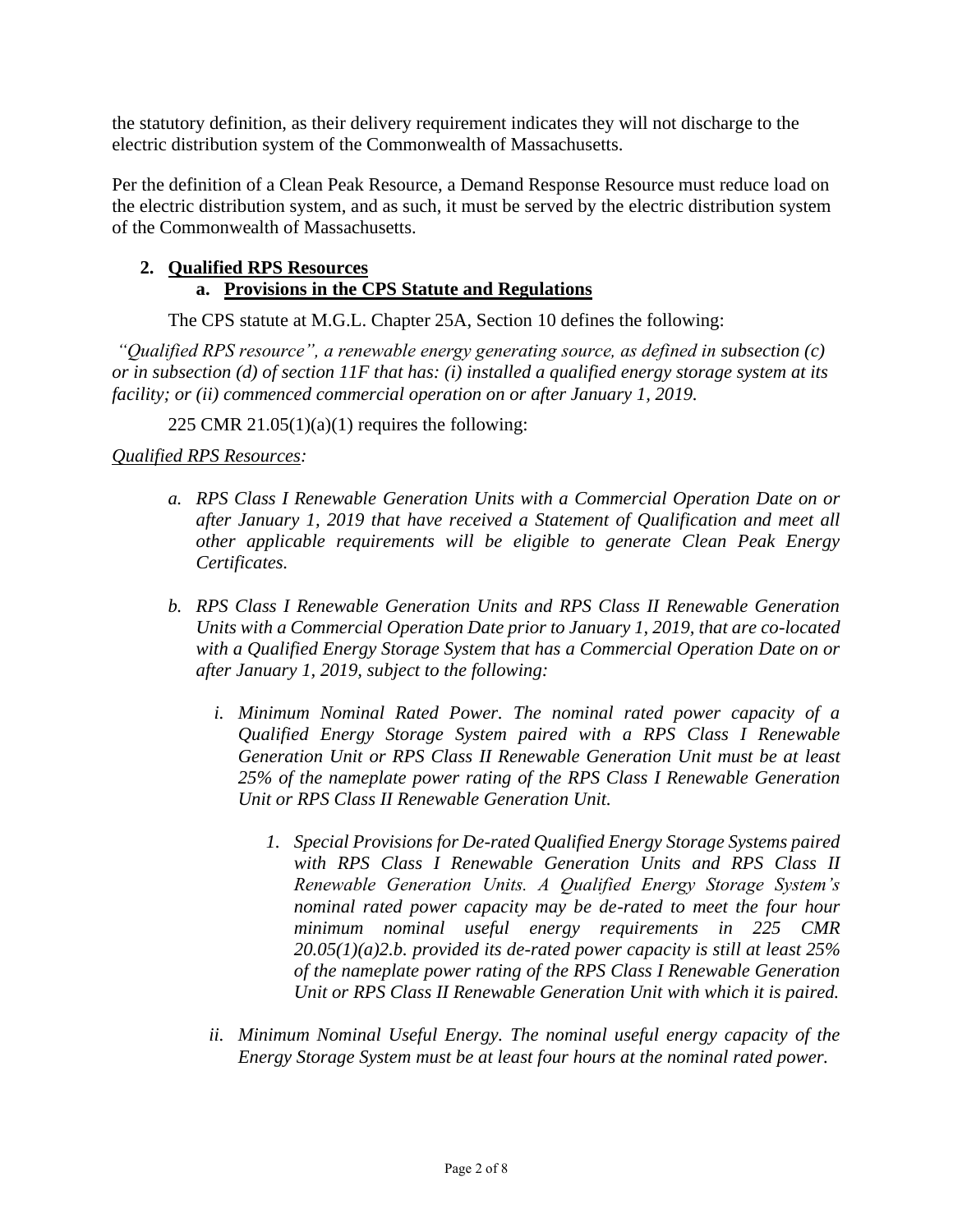*iii. Co-Location. The RPS Class I or Class II generation unit and the Qualified Energy Storage System must be located on the same or adjacent parcels within the same Distribution Company's service territory, and must be interconnected to the same common collector located on the same parcel(s) on which the RPS Class I or Class II Generation Unit and Qualified Energy Storage System facilities are located.* 

### **b. Determinations**

#### *New RPS Class I Resources*

225 CMR 21.00 does not establish any additional eligibility criteria on RPS Class I Resources with a Commercial Operation Date on or after January 1, 2019.

Where new RPS Class I Resources are paired with an Energy Storage System, and both the RPS Class I Resource and the Energy Storage System would be subject to the same multipliers if qualified separately, and the resources can be metered at a common point separate from other onsite load or generation, then the resource may be registered as a singular RPS Class I Resource.

*Example 1*: a new resilient solar + storage resource is constructed and does not participate in SMART. If qualified separately, both the solar and storage would be subject to the same multipliers, and thus may apply and be qualified as a single RPS Class I Resource [as opposed to registering the Solar as a RPS Class I Resource and the Storage separately as a QESS]. A single meter would report performance for the combined output of the Solar and Storage.

*Example 2*: New SMART Solar + Storage: Not eligible to register as a single RPS Class I Resource. The STGU is subject to the Contracted Resource Multiplier, and the ESS is subject to the SMART ESS multiplier, so the Solar and the Storage must be qualified as separate resources

*Example 3*: Existing Solar + New Storage: Not eligible, as the existing solar is subject to the Existing Resource Multiplier where the ESS would not, so they must be registered as separate resources.

*Example 4*: New Wind + Storage where the wind does Not participate in Section 83 Procurements. If qualified separately, both the wind and storage would be subject to the same multipliers, and thus may apply and be qualified as a single RPS Class I Resource.

#### *Existing RPS Class I/Class II Resources paired with Qualified Energy Storage System*

225 CMR 21.00 establishes minimum requirements for the relative sizing of the energy storage relative to the Existing RPS Class I/II resource.

The performance of the Qualified Energy Storage is already eligible for creating Clean Peak Energy Certificates. As such, the statutory inclusion of existing RPS Class I/II resources indicates the full production of those RPS resources becomes eligible by including energy storage, and not just the incremental energy shifted by the energy storage. Because the full production of the RPS Class I/II resource becomes eligible for the production of Clean Peak Energy Certificates without modifying its output times to better align with the Seasonal Peak Periods, the Department recognized that the Qualified Energy Storage should at least be of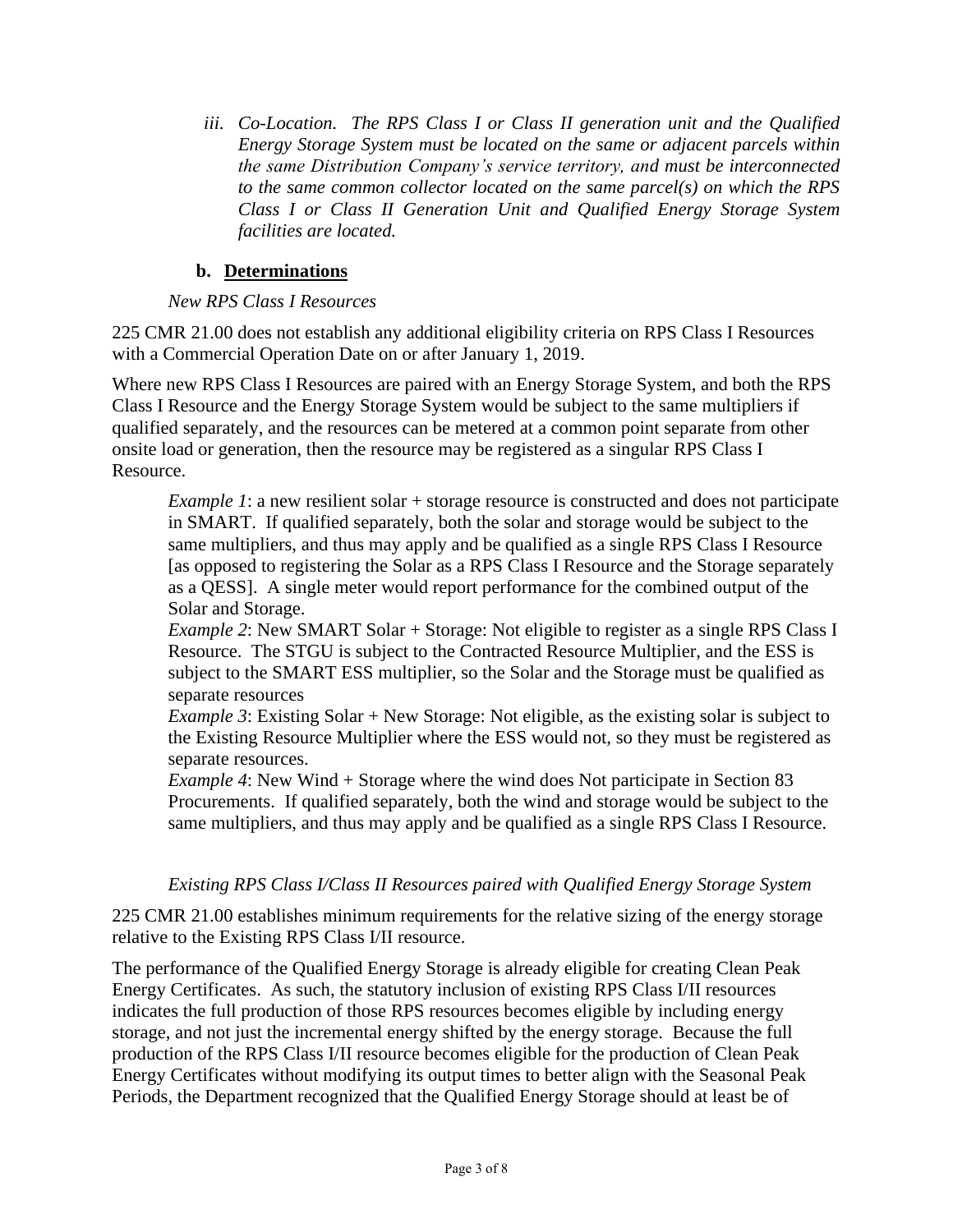sufficient size to substantially modify the production profile of the resource. The minimum size mitigates otherwise possible abuse of the policy, for example pairing a 7 kW / 14 kWh Qualified Energy Storage System with a 12 MW Waste to Energy facility making the entire output of the 12 MW facility eligible for Clean Peak Energy Certificates.

The minimum size requirement builds upon past regulation size ratio in 225 CMR 20.00, which requires a similar 25% ratio of energy storage nameplate capacity to Class I/II RPS Resource nameplate capacity. 225 CMR 21.00 requires a minimum 4 hour duration, to align the minimum energy storage duration requirement with the 4 hour Seasonal Peak Period duration. 225 CMR 21.00 includes flexibility for a resource to maintain eligibility if it has less than 4 hour duration, by de-rating the nameplate capacity to a point at which it has an equivalent of 4 hour duration, so long as the de-rated nameplate capacity remains greater than or equal to 25% of the nameplate capacity of the Class I/II RPS Resource. This flexibility enables site specific appropriate sizing of the power and energy ratings of a paired energy storage resource, while maintaining the objective of ensuring the energy storage is of sufficient size to substantially change the production profile of the Class I/II RPS Resource. The relative size requirement for the Qualified Energy Storage Resource is only applicable to enabling an Existing RPS Class I/II RPS resource to become eligible to participate in the Clean Peak Standard, and there is no such size threshold requirement for new RPS Class I Resources, as those resources are not subject to the requirement to pair with Qualified Energy Storage Resources.

#### **3. Qualified Energy Storage Systems a. Provisions in the CPS Statute and Regulations**

The CPS statute at M.G.L. Chapter 25A, Section 9 defines the following:

*"Qualified energy storage system", an energy storage system, as defined in section 1 of chapter 164, that commenced commercial operation or provided incremental new capacity at an existing energy storage system on or after January 1, 2019; provided, however, that such system operates primarily to store and discharge renewable energy as defined in said section 1 of said chapter 164.*

## 225 CMR 21.05(1)(a)(2) requires the following:

*Qualified Energy Storage Systems: A Qualified Energy Storage System may demonstrate operating primarily to store and discharge renewable energy by demonstrating one or more of the following:* 

- *a. Co-location with a Qualified RPS Resource as defined in 225 CMR 21.02 where the Qualified RPS Resource must have a nameplate capacity of at least seventy-five percent (75%) of the nameplate capacity of the energy storage;*
- *b. Contractual pairing with a Qualified RPS Resource that demonstrates to the Department's satisfaction that the Qualified Energy Storage System operates primarily to store and discharge renewable energy;*
- *c. Charging coincident with periods of typically high renewable energy production as a percent of the grid generation mix as defined below;*
	- *1. Spring: twelve (12) a.m. until six (6) a.m. and eight (8) a.m. until four (4) p.m.*
	- *2. Summer: twelve (12) a.m. until six (6) a.m. and seven (7) a.m. until two (2) p.m.*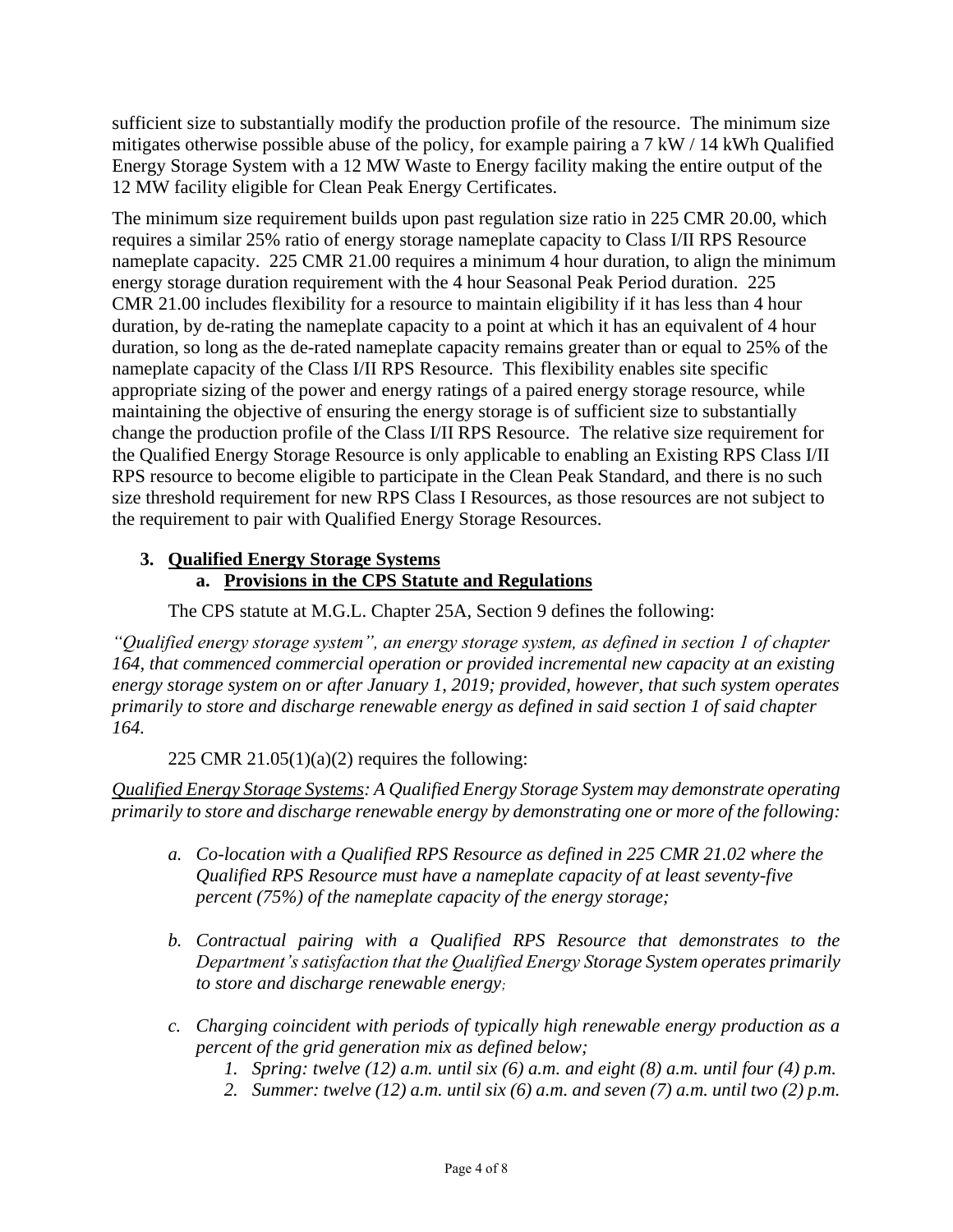*3. Fall: twelve (12) a.m. until six (6) a.m. and nine (9) a.m. until three (3) p.m.*

|               | <b>Energy Storage Charging Windows</b> |                       |
|---------------|----------------------------------------|-----------------------|
| Clean Peak    | Wind-Based                             | Solar-Based           |
| Season        | <b>Charging Hours</b>                  | <b>Charging Hours</b> |
| Spring        | $12am - 6am$                           | $8am - 4pm$           |
| <b>Summer</b> | $12am - 6am$                           | $7am - 2pm$           |
| Fall          | $12am - 6am$                           | $9am - 3pm$           |
| Winter        | $12am - 6am$                           | $10am - 3pm$          |

*4. Winter: twelve (12) a.m. until six (6) a.m. and ten (10 a.m. until three (3) p.m.*

*d. Inclusion of an operational schedule in the Qualified Energy Storage System's Interconnection Service Agreement demonstrating that the Qualified Energy Storage System serves to resolve load flow or power quality concerns otherwise associated with intermittent renewable energy resources.* 

## **b. Determinations**

The Department determined that there should be multiple mechanisms for Qualified Energy Storage Systems to demonstrate their eligibility, that is, serving to primarily store and discharge renewable energy. With these eligibility requirements, the energy shifted by Qualified Energy Storage Systems in support of the Clean Peak Energy Standard is determined to be clean and thereby meet the policy objectives of the Department.

Co-location with a Qualified RPS Resource ensures a direct tie to clean energy generation. Similar to the minimum size threshold for existing RPS resources above, the Department recognizes that there must be a minimum size threshold for the ratio of the Co-located Qualified RPS Resource in order to prevent program manipulation. The Qualified RPS Resource with which the energy storage co-locates must have a nameplate capacity of at least 75% of the nameplate capacity of the energy storage for the energy storage to be deemed Qualified Energy Storage by Co-Location. This prevents the theoretical situation by which a single 300 watt solar pv module would otherwise qualify a 4MW energy storage system by co-location. Eligibility of Qualified Energy Storage by Co-Location will be determined at the time of application for a Statement of Qualification, and the Department may continue to assess eligibility by confirmation that the Co-located Qualified RPS Resource remains operational and reporting to the third party program administrator.

Contractual pairing with a Qualified RPS Resource ensures a legal tie to clean energy generation. A facility may enter into an operational contract with a Qualified RPS Resource. The contract must, to the Department's satisfaction, demonstrate that the energy storage will operate to primarily store and discharge renewable energy. Eligibility of Qualified Energy Storage by Contractual pairing with a Qualified RPS Resource will be determined at the time of application for a Statement of Qualification, and the Department may continue to assess eligibility by confirmation that the Contractually paired Qualified RPS Resource remains operational.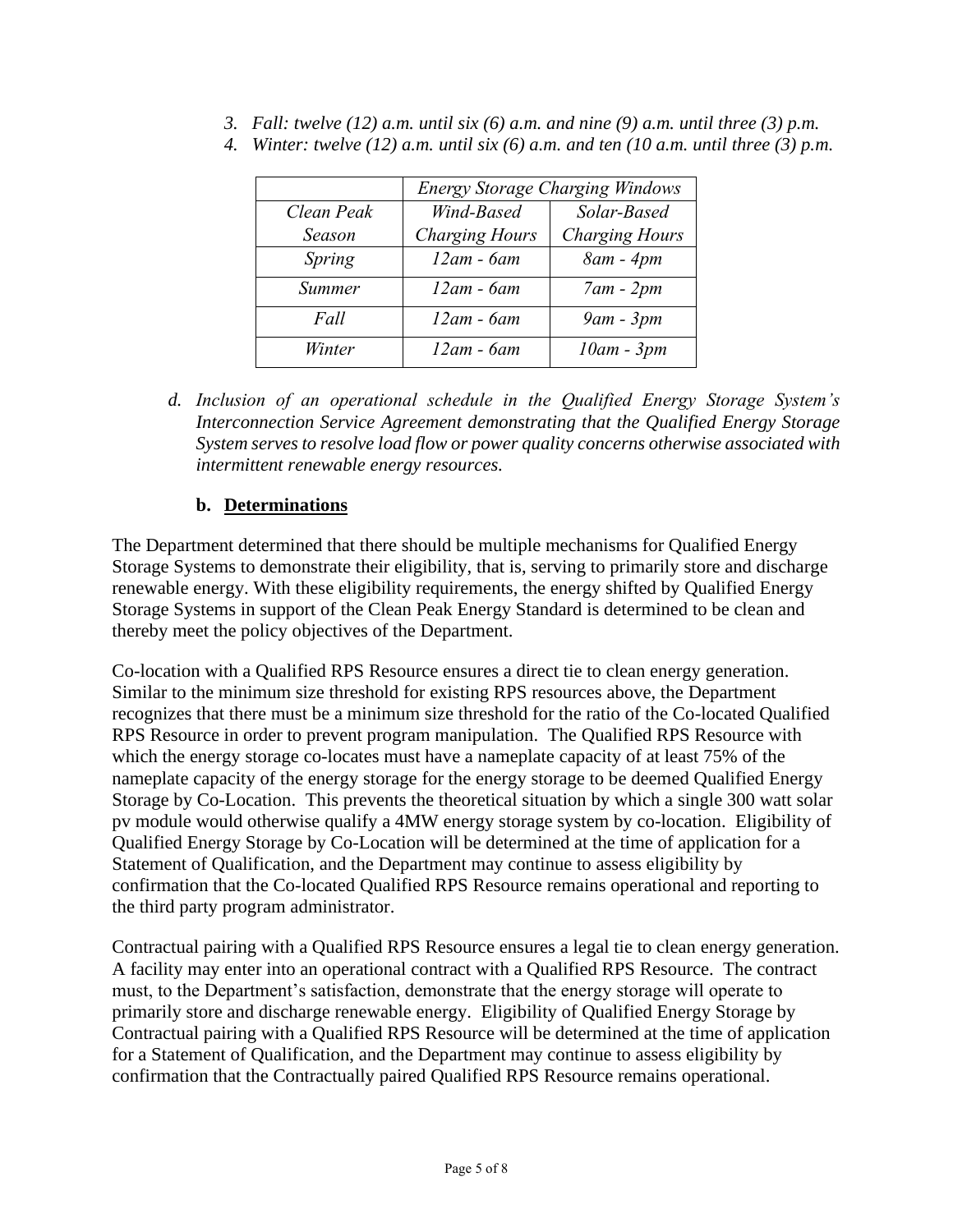Charging Qualified Energy Storage Systems when renewables are at their highest percent of the generation mix and discharging during peak, ensures that these systems are shifting renewable energy. Eligibility of Qualified Energy Storage by charging coincident with periods of typically high renewable generation will be determined by self-certification by the applicant when requesting a Statement of Qualification, and the Department will continue to assess eligibility by comparing the Qualified Energy Storage Systems' monthly output within Seasonal Peak Periods with its monthly input during the Charging Windows. The energy storage charging windows are effective all seven (7) days of the week. The monthly input (charge) during charging windows must be equal to or exceed the monthly output (discharge) within Seasonal Peak Periods.

A Qualified Energy Storage System operational schedule ensures that the system is used to directly support the performance and functionality of clean energy generation. Eligibility of Qualified Energy Storage by demonstrating it resolves hosting capacity and or power quality concerns associated with clean energy generation will be determined at the time of application for a Statement of Qualification.

#### **4. Demand Response Resources a. Provisions in the CPS Statute and Regulations**

The CPS statute at M.G.L. Chapter 25A, Section 8 defines the following:

*"Demand response resource", changes in electric usage by end-use customers in the commonwealth from their normal consumption patterns in response to: (i) changes in the price of electricity over time, including, but not limited to, time-of-use rates for residential and small commercial and industrial customers; or (ii) incentive payments designed to induce lower electricity use at times of high wholesale market prices or when system reliability is jeopardized.*

225 CMR  $21.05(1)(a)(3)$  requires the following:

*Demand Response Resources: Demand Response Resources must demonstrate that changes to electric usage from their normal consumption patterns are measurable and verifiable. The Department shall publish a Guideline on Demand Response Resources to explain the parameters of Demand Response Resources in the Clean Peak Standard.*

*a. A facility that generates electricity, including a Qualified RPS Resource, shall not be considered a Demand Response Resource.*

# **b. Determinations**

In order to fully address Demand Response Resources, the Department developed a separate Guideline on Demand Response Resources. Full determinations are included there.

# **5. Metering**

# **a. Provisions in Regulations**

225 CMR 21.05(2) requires the following:

*Metering. A Clean Peak Resource shall meter and report fifteen (15) minute interval performance in compliance with standards and protocols as established by a third-party Program Administrator designated by the Department. The Department may grant an exception*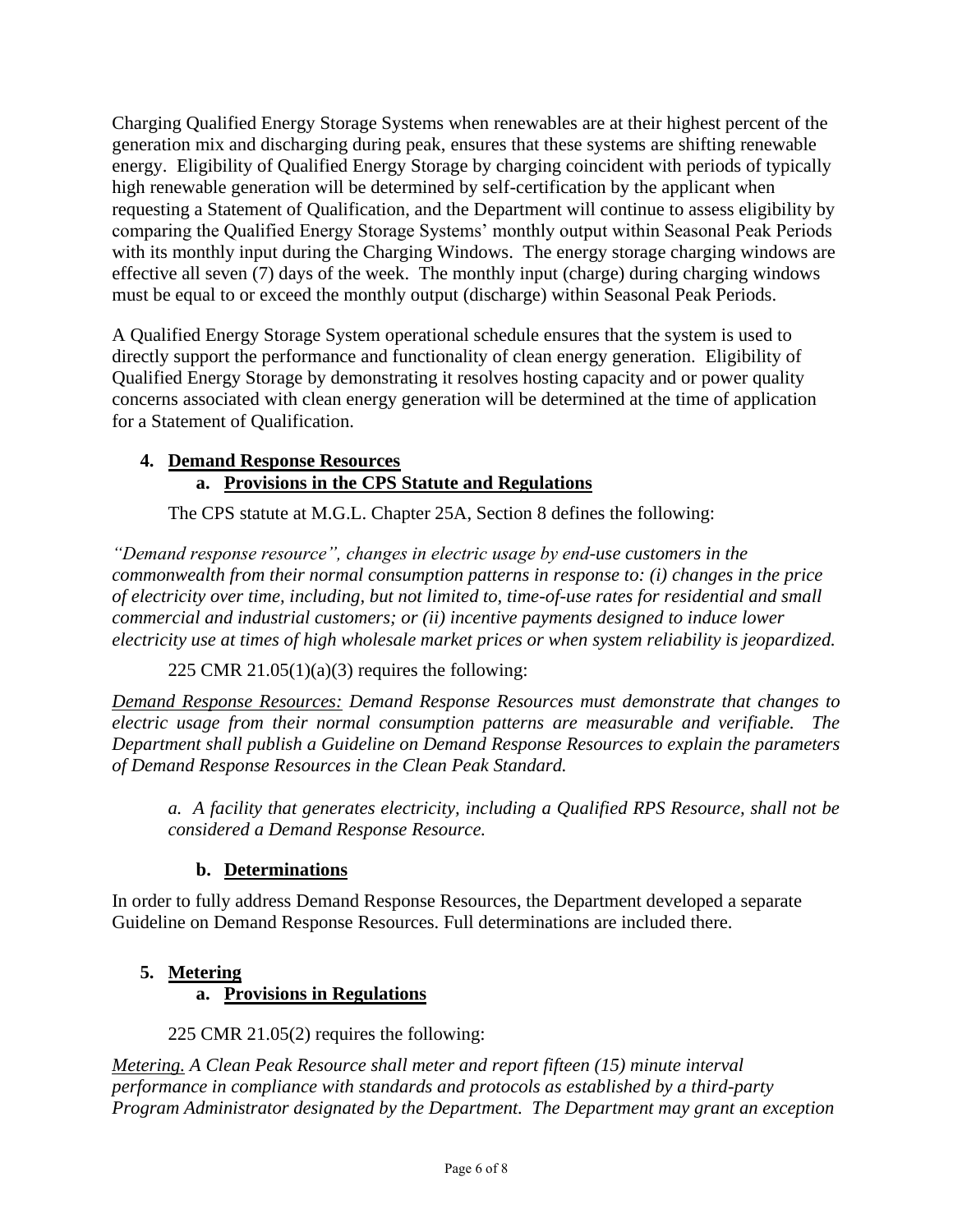*to the fifteen (15) minute interval and designate a shorter or longer interval on a case-by-case basis. The Program Administrator shall be the designated independent third-party meter reader, as defined in Rule 2.5(j) of the NEPOOL GIS Operating Rules, or any successor rule. All standards and metering protocols shall be subject to review and approval by the Department. For purposes of reporting only, a month shall be defined in terms of Coordinated Universal Time (UTC) minus five hours (also known as Eastern Standard Time). All other periods and times referenced in this regulation are in Eastern Daylight Time (EDT). A Clean Peak Resource shall submit metered data to the Program Administrator for all hours of the previous month. Subject to review and approval by the Department, the Program Administrator may assess Clean Peak Resources a fee associated with the administration of the CPS. The electrical energy output or performance of a Clean Peak Resource shall be verified by the Program Administrator for the purpose of calculating the number of Clean Peak Energy Certificates a qualified resource produced in the previous month. The Program Administrator shall report the number of Clean Peak Energy Certificates each qualified resource is due to receive to NEPOOL GIS for the purpose of minting Clean Peak Energy Certificates.*

## **b. Determinations**

The Program Administrator will be the sole metering and data verification provider, utilizing a production tracking system to support the Clean Peak Standard. As such, once a resource is qualified to participate in the CPS, all reporting will go through the Program Administrator's production tracking system. The Department and the Program Administrator are collaborating on the design of the specific reporting requirements and guidelines for all resources but at the minimum, each qualified Clean Peak Resource must provide fifteen-minute interval data for the entire preceding month of performance. The interval data must be submitted no less than monthly to the production tracking system.

## **6. Fees**

## **a. Provisions in Regulations**

225 CMR 21.05(2) requires the following:

*Subject to review and approval by the Department, the Program Administrator may assess Clean Peak Resources a fee associated with the administration of the CPS.* 

## **b. Determinations**

Should the Department determine to assess an initial start-up fee to Clean Peak Resources, a Clean Peak Resource would not be eligible to generate Clean Peak Certificates until said fee was received by the Program Administrator.

Should the Department determine to assess a recurring participation fee to Clean Peak Resources for administration of the Clean Peak Energy Standard, the Program Administrator would have authority to withhold Clean Peak Certificates in order cover any outstanding balance. If Clean Peak Certificates are not available to cover this deficit or default on payment of participation fees is a recurring issue as determined by the Program Administrator, the Department can revoke a Clean Peak Resource's Statement of Qualification and that resource would lose eligibility to generate Clean Peak Certificates.